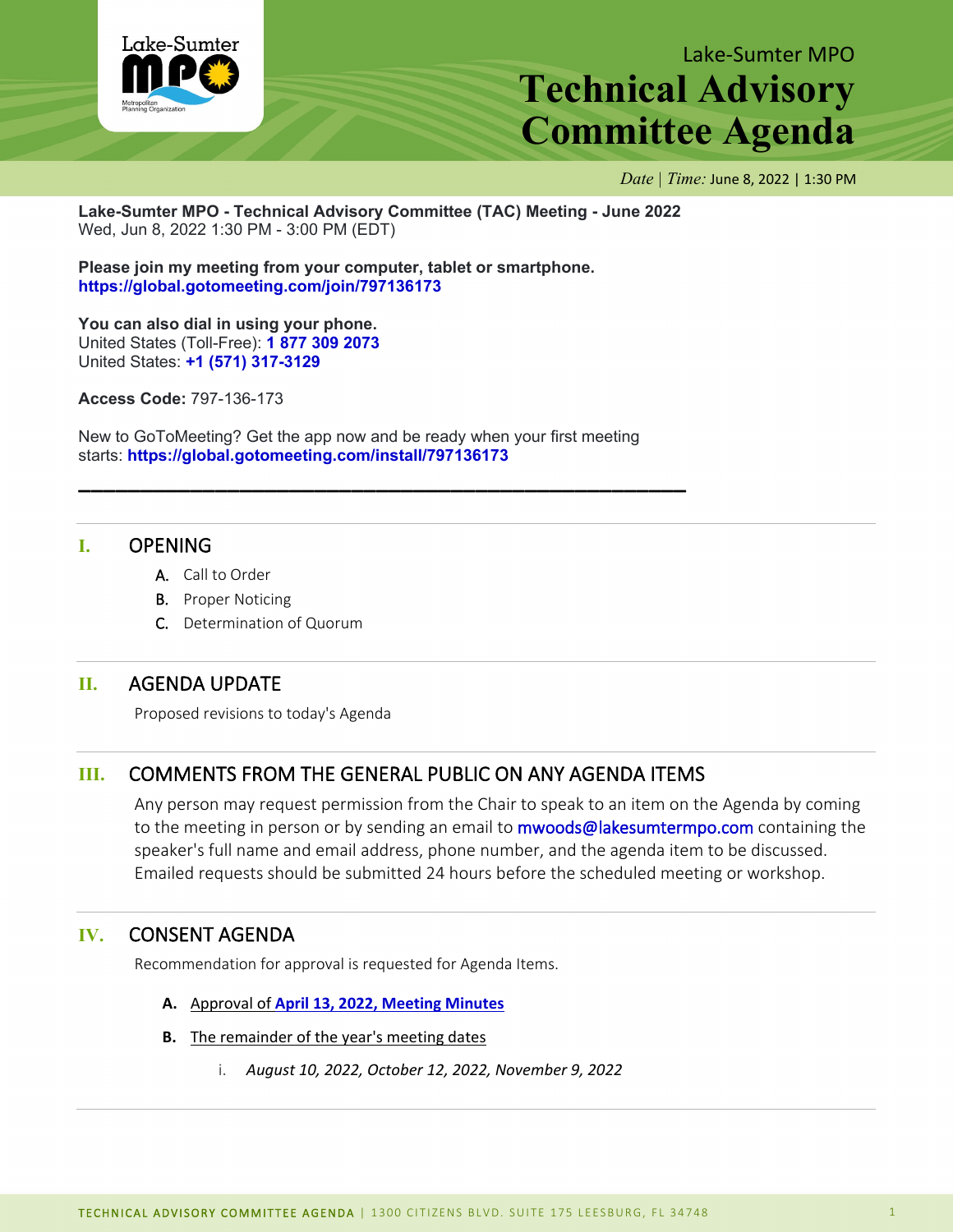

# Lake-Sumter MPO **Technical Advisory Committee Agenda**

*Date | Time:* June 8, 2022 | 1:30 PM

## **V.** ACTION ITEMS

### **A. 2022 LIST OF PRIORITY PROJECTS (L0PP)**

**Consideration of Resolution 2022-3 Approving the 2022 List of Priority Projects.** The List of Priority Projects (LOPP) document that all Metropolitan Planning Organizations (MPOs) are required to develop annually. The LOPP represents the **unfunded** transportation improvements that were not programmed for the following five years in order of priority. The Florida Department of Transportation (FDOT) uses each MPO's LOPP to aid in their decisions about which projects should be added to their Work Program each year. The Lake~Sumter MPO approves its LOPP annually.

#### **Attachments: 2022 [DRAFT List of Priority Projects](http://www.lakesumtermpo.com/media/f32bmcpz/2022-lsmpo-lopp_final-draft_june-committee-agenda_06-01-2022.pdf)**

Staff recommends approving the 2022 List of Priority Projects as presented.

#### **B. 2023-2027 TRANSPORTATION IMPROVEMENT PROGRAM (TIP)**

**Consideration of Resolution 2022-4 Approving the FY2023 – 2027 Transportation Improvement Program.** The five-year Transportation Improvement Program (TIP) document is based on several funding sources, including the FDOT Tentative Work Program and the Florida Turnpike Enterprise Work Program. The DRAFT TIP for FY 2023 -2027 will be adopted at the MPO Governing Board Public Hearing on June 23, 2021.

#### **Attachment: [2023-2027 TIP](http://www.lakesumtermpo.com/media/0ysgi5ja/lsmpo2022tipreportjune012022-1.pdf)**

Staff recommends approving Resolution 2022-4 adopting the Transportation Improvement Program for FY2023-2027 as presented.

### **C. 2045 LONG RANGE TRANSPORTATION PLAN AMENDMENT (LRTP)**

### **Consideration of Resolution 2022-5 Amending the TRANSPORTATION 2045 Long Range Transportation Plan**

 The Florida Department of Transportation (FDOT), Florida's Turnpike Enterprise request changes to be made to the Lake~Sumter Metropolitan Planning Organization's Adopted 2045 Long Range Transportation Plan (LRTP) to reflect the Department's Work Program. The Long Range Transportation Plan (LRTP) is revised and adopted every five years by the Lake-Sumter MPO. This amendment has been developed to update the 2045 LRTP.

Attachments: **[FDOT 2045 LRTP Request Letter,](http://www.lakesumtermpo.com/media/kwzf0tge/2022-06-fte-lrtp-amendment-request.pdf) [2045 LRTP Amendment](http://www.lakesumtermpo.com/media/zael0zus/lsmpo_2045-lrtp_amendment_june-2022_agenda.pdf) Packet**

Staff recommends approval of the 2045 LRTP Amendment as presented.

## **VI.** DISCUSSION ITEMS